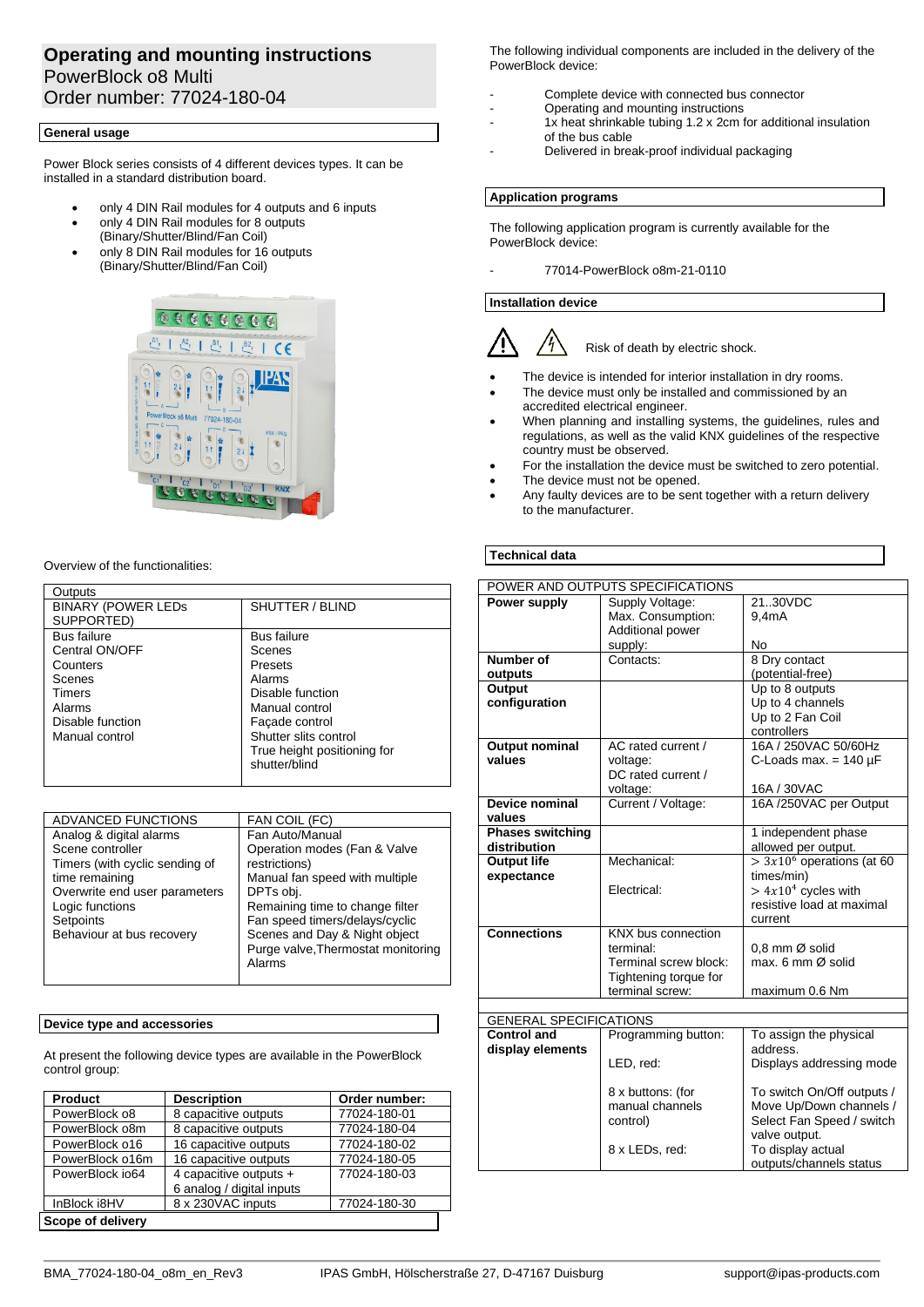| <b>Mechanical data</b>   | REG casing 4TE:       | Plastic ABS - V0                     |
|--------------------------|-----------------------|--------------------------------------|
|                          | Width:                | 71 mm                                |
|                          | Hight:                | 58 mm                                |
|                          | Lenght:               | 90 mm                                |
|                          | Weight                | 235 <sub>g</sub>                     |
|                          | Mounting:             | 35 mm DIN rail                       |
| <b>Electrical safety</b> | Pollution class:      | 2                                    |
|                          | Protection type:*     | <b>IP20</b>                          |
|                          | Protection class:**   | Ш                                    |
|                          | Overvoltage category: | Ш                                    |
|                          | <b>KNX Bus:</b>       | SELV DC 30V                          |
| <b>EMC</b>               | Complies with:        | EMC directive 2014/30/EU             |
| requirements             |                       |                                      |
| Environmental            | Weather resistance:   | EN 50090-2-2                         |
| conditions               | Environmental con-    |                                      |
|                          | ditions in operation: | $-5^{\circ}$ C to $+45^{\circ}$ C    |
|                          | Storage emperature:   | -25 $^{\circ}$ C to +55 $^{\circ}$ C |
|                          | Transportation        |                                      |
|                          | temperature:          | -25 $^{\circ}$ C to +70 $^{\circ}$ C |
|                          | Rel. humidity:        | 5 % to 93 %                          |
|                          | (non condensing)      |                                      |
| <b>Certification CE-</b> | KNX registered:       | Yes                                  |
| <b>Signage</b>           | According to EMC-     | (Residential and                     |
|                          | Guidelines:           | commercial buildings),               |
|                          |                       | Low Voltage guidelines               |

\* (according to EN 60529); \*\* (according to IEC 1140)



- **1**: KNX bus connector
- **2**: Programming button
- **3**: Programming LED
- **4**: SD card slot (only for internal use)
- **5**: Outputs connector: Channel A, B

**6.1**: Manual control (See Annex 1)

- Blind channel:
- Long press: Move Up (LED blinks while moving) - Short press: Stop/Step
- Binary channel:

- Short press: Output toggles to ON/OFF

FC Fan Speed:

- Short press: Fan Speed 1 is selected

**6.2**: Manual control (See Annex 1) Blind channel: - Long press: Move Down (LED blinks while moving)

- 
- Short press: Stop/Step Binary channel:

- Short press: Output toggles to ON/OFF

- FC Fan Speed:
- Short press: Fan Speed 2 is selected

**6.3**: Manual control (See Annex 1)

FC Fan Speed:

- Short press: Fan Speed 3 is selected

# **6.4**: Manual control (See Annex 1)

FC Valve Output:

- Short press: Output valve toggles to ON/OFF

**7.1**: LED output/channel status

Binary channel: LED ON = Output ON, LED OFF = Output OFF Shutter: LED blinks while moving UP Fan Coil (Type of Fan = Single):

- LED ON = Fan Speed 1 ON
	- LED OFF = Fan Speed 1 OFF

**7.2**: LED output/channel status

Binary channel: LED ON = Output ON, LED OFF = Output OFF Shutter: LED blinks while moving DOWN Fan Coil (Type of Fan = Single):

LED ON = Fan Speed 2 ON

LED OFF = Fan Speed 2 OFF

**7.3**: LED output/channel status

Fan Coil (Type of Fan = Single):

- LED ON = Fan Speed 3 ON
- LED OFF = Fan Speed  $3$  OFF

**7.4**: LED output/channel status

Fan Coil (Valve Output):

- LED ON = Valve ON
- LED OFF = Valve OFF

**8**: Outputs connector: Channel C, D

## **Mounting and wiring**

As an REG device, the Power Block series are suitable for mounting in distribution boxes on 35 mm DIN rails and wall boxes.

To mount the device, it must be angled to slide onto the DIN rail from above and then locked into place with a downward movement.

Please make sure that the security latch at the bottom side of the device snaps into place and that the device is firmly attached to the rail. To dismount the device, the security latch can be pulled downwards with a suitable tool and then the device can be removed from the rail.

After the device has been inserted, the cables for the Outputs should be attached to the upper and lower connectors. However, please make sure that these are labelled clearly.

To connect the KNX cable, a standard bus connector is plugged into the respective entry on the device. Please make sure that there is double basic insulation between the KNX installation and the power supply. To do so, please insulate the wires of the KNX cable up to the bus connector with the enclosed shrinkable tubing.

Please make sure that the cables are laid in a way that ensures sufficient distance between the inputs and outputs cables.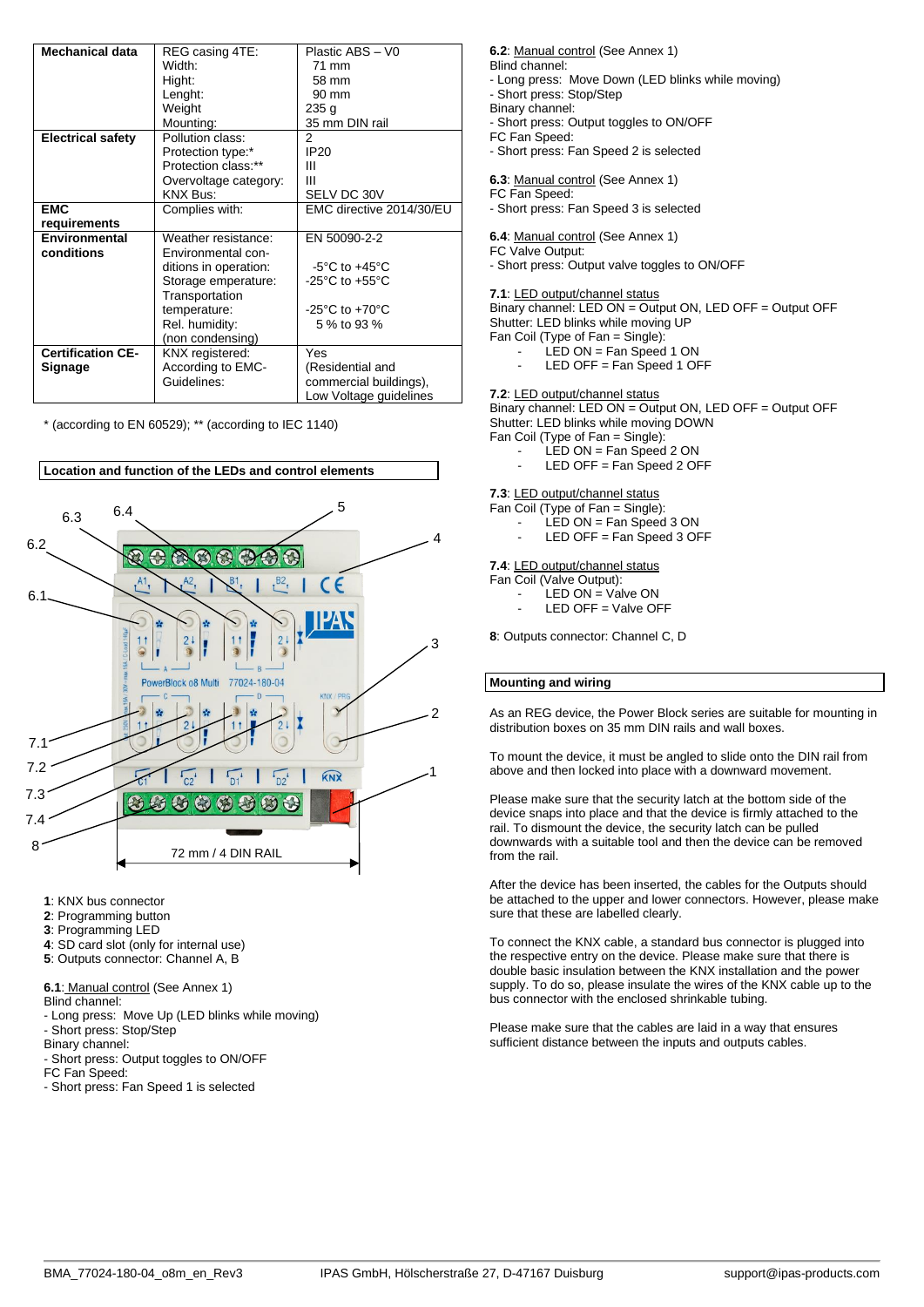## OUTPUT SCHEMATIC

Each channel can be configured to be used as 2 binary outputs or as one blind channel. In case Fan Coil controller is selected, 4 outputs will be used. Each output can be powered by an independent phase.



## **ANNEX 1: Manual Control**

**Attention:** This option is activated after ETS Download. In delivery status this option is not available.

The Power Block actuator has 2 push buttons and 2 status LEDs for each channel on the front side. These buttons can be activated to control each and every channel/output individually if you select "yes" in the relevant parameter options in Binary outputs / Shutter/Blinds / Fan Coil. The LEDs are arranged in two rows, whereas the LEDs represent:

#### **For Binary outputs**

- The top row: channels A1, A2, B1, B2
- The bottom row: channels C1,C2,D1, D2

#### **For Shutter/blinds:**

- The top row: channel's first relay A1->UP, A2->DOWN, B1-UP, etc.
- The bottom row: channel's second relay C1->UP, C2-> DOWN, D1-> UP, etc.

#### **For Fan Coil:**

- The top row:
	- FC1: Fan Speed = Fan 1 (A1), Fan 2 (A2), Fan 3 (B1) // Output valve = B2.
- The bottom row:
	- FC2: Fan Speed = Fan 1 (C1), Fan 2 (C2), Fan 3 (D1) // Output valve = D2.

#### MANUAL CONTROL – PARAMETER

The Parameter Mode allows you to control all the channels of the actuator as configured in the ETS. The Action simulates a telegram received at the switching object of the selected channel.

| <b>BINÄRY</b>                                                                    | <b>SHUTTER/BLIND</b>                                                                                                                                                                         |
|----------------------------------------------------------------------------------|----------------------------------------------------------------------------------------------------------------------------------------------------------------------------------------------|
| Press action: Sends Toggle<br>ON/OFF command "0/1" to the<br>"Switching" object. | Long press action (Channel<br>output 1):<br>Sends a UP command "0" to the<br>"Move" object.<br>Long press action (Channel<br>output 2):<br>Sends a DOWN command "1" to<br>the "Move" object. |
| $^-$ LED = ON (indicates<br>channel status)                                      | Short press action (any output)<br>(while shutter/blind is moving) of<br>same button:<br>Sends a Stop command to the<br>"Stop" object.                                                       |
| $^-$ LED = OFF (indicates<br>channel status)                                     | <sup>-</sup> LED blinks while moving<br>UP/DOWN during parameterized<br>time.                                                                                                                |

#### **Fan Coil**

Valve press action: Sends toggle ON/OFF command to the relay (ON  $=$  Contact closed / OFF = Contact open)

Fan speed press action: Actives the selected Fan Speed switching the corresponding relays, depending of the configuration Fan Coil Type (Single or Multiple)

Type of Fan Coil = Single (Only one output can be ON at time)

- $LED = ON$  (indicates the actual Fan Speed active)
- $\circ$  LED = OFF (indicates the actual Fan Speed is not active)

Type of Fan Coil = Multiple (Switch outputs sequentially ON)

- $\circ$  LED = ON (Accumulated ON status, it indicates the actual Fan Speed active)
- $\circ$  LED = OFF (indicates the actual Fan Speed is not active)

## MANUAL CONTROL – TEST

The Test Mode allows you to test all the loads/wiring connected to the channels. It is independent from the ETS configuration of the actuator (since the "Manual Control / Param mode + Test mode" is a default option, you can use the Test mode even before programming the actuator).

Important note: Should a blind/shutter be connected to a channel, the 2 channels may never be closed at the same time. Therefore, even in Test mode, if the channel is configured as a blind, this safety measure is implemented. For this reason, it is better to first commission the OUTPUT: CHANNEL TYPE SELECTION before using the Test mode.

To change into the test mode, any button can be used depending of the channel configuration:

- If "Binary" or" Fan Coil" channel is configured: Press any button for at least 500ms
- If "Blind" channel is configured: Press the two buttons of any channel at the same time for at least 500ms

To change back to the normal "Parameter Mode" the same procedure should be repeated. Be aware by changing back to "Parameter Mode" the device will restart. Also after the device has restarted and if the channel is configured to be a blind channel, it will do a calibration movement on the first movement command.

In order to indicate that the actuator is in Manual Control / Test Mode, the LED of the selected channel is continuously making a short blinking action every second; no matter whether the channel is ON (LED ON) or OFF (LED OFF).